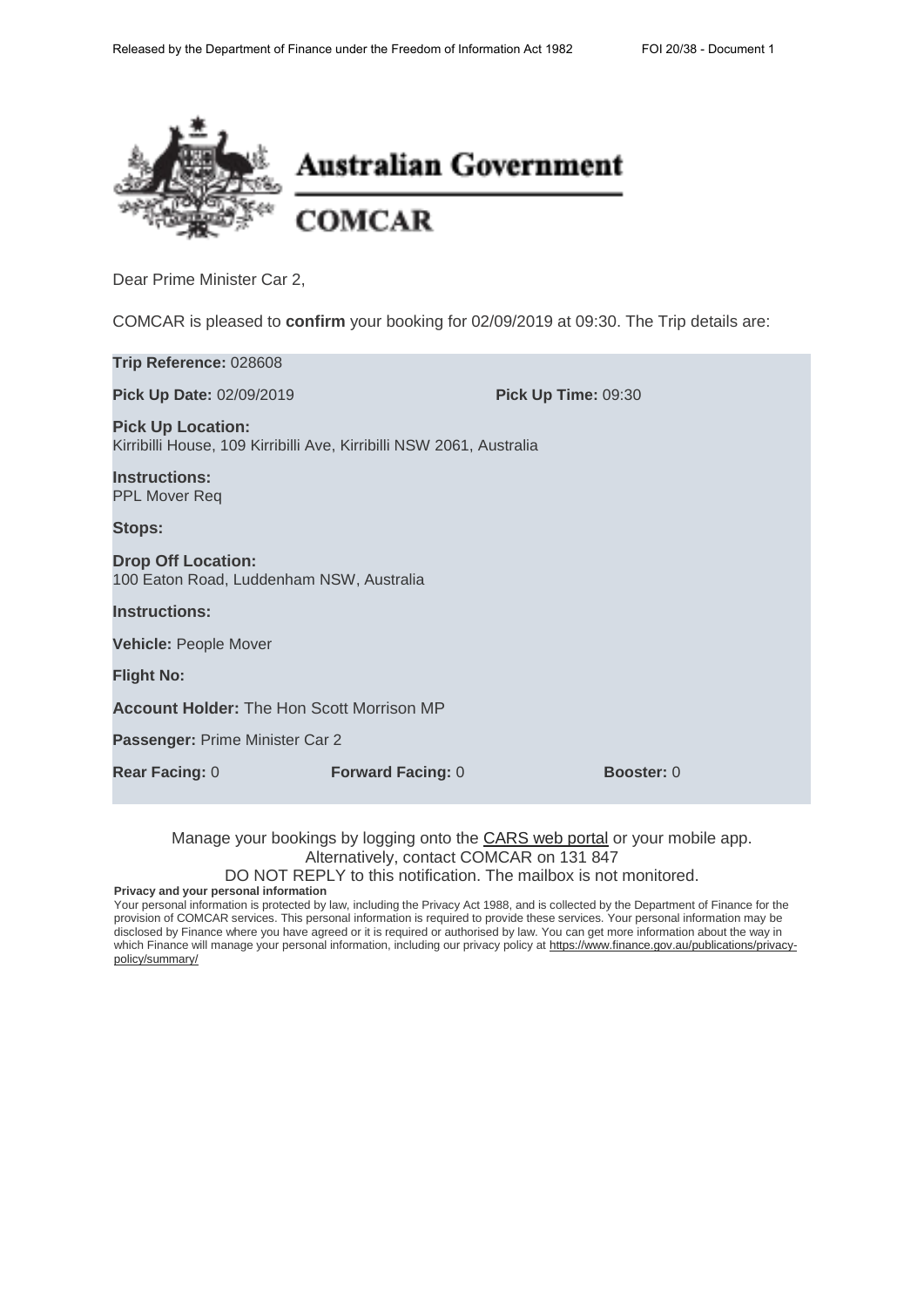

Your COMCAR booking for 02/09/2019 has been **amended**. The new Trip details are:

| Trip Reference: 028608                                                                           |                          |                     |  |
|--------------------------------------------------------------------------------------------------|--------------------------|---------------------|--|
| Pick Up Date: 02/09/2019                                                                         |                          | Pick Up Time: 09:30 |  |
| <b>Pick Up Location:</b><br>Kirribilli House, 109 Kirribilli Ave, Kirribilli NSW 2061, Australia |                          |                     |  |
| <b>Instructions:</b><br><b>PPL Mover Req</b>                                                     |                          |                     |  |
| <b>Stops:</b>                                                                                    |                          |                     |  |
| <b>Drop Off Location:</b><br>100 Eaton Road, Luddenham NSW, Australia                            |                          |                     |  |
| <b>Instructions:</b>                                                                             |                          |                     |  |
| <b>Vehicle: People Mover</b>                                                                     |                          |                     |  |
| <b>Flight No:</b>                                                                                |                          |                     |  |
| <b>Account Holder: The Hon Scott Morrison MP</b>                                                 |                          |                     |  |
| Passenger: Prime Minister Car 2                                                                  |                          |                     |  |
| <b>Rear Facing: 0</b>                                                                            | <b>Forward Facing: 0</b> | <b>Booster: 0</b>   |  |

Manage your bookings by logging onto the CARS web portal or your mobile app. Alternatively, contact COMCAR on 131 847

DO NOT REPLY to this notification. The mailbox is not monitored.

**Privacy and your personal information**

Your personal information is protected by law, including the Privacy Act 1988, and is collected by the Department of Finance for the provision of COMCAR services. This personal information is required to provide these services. Your personal information may be disclosed by Finance where you have agreed or it is required or authorised by law. You can get more information about the way in which Finance will manage your personal information, including our privacy policy at https://www.finance.gov.au/publications/privacypolicy/summary/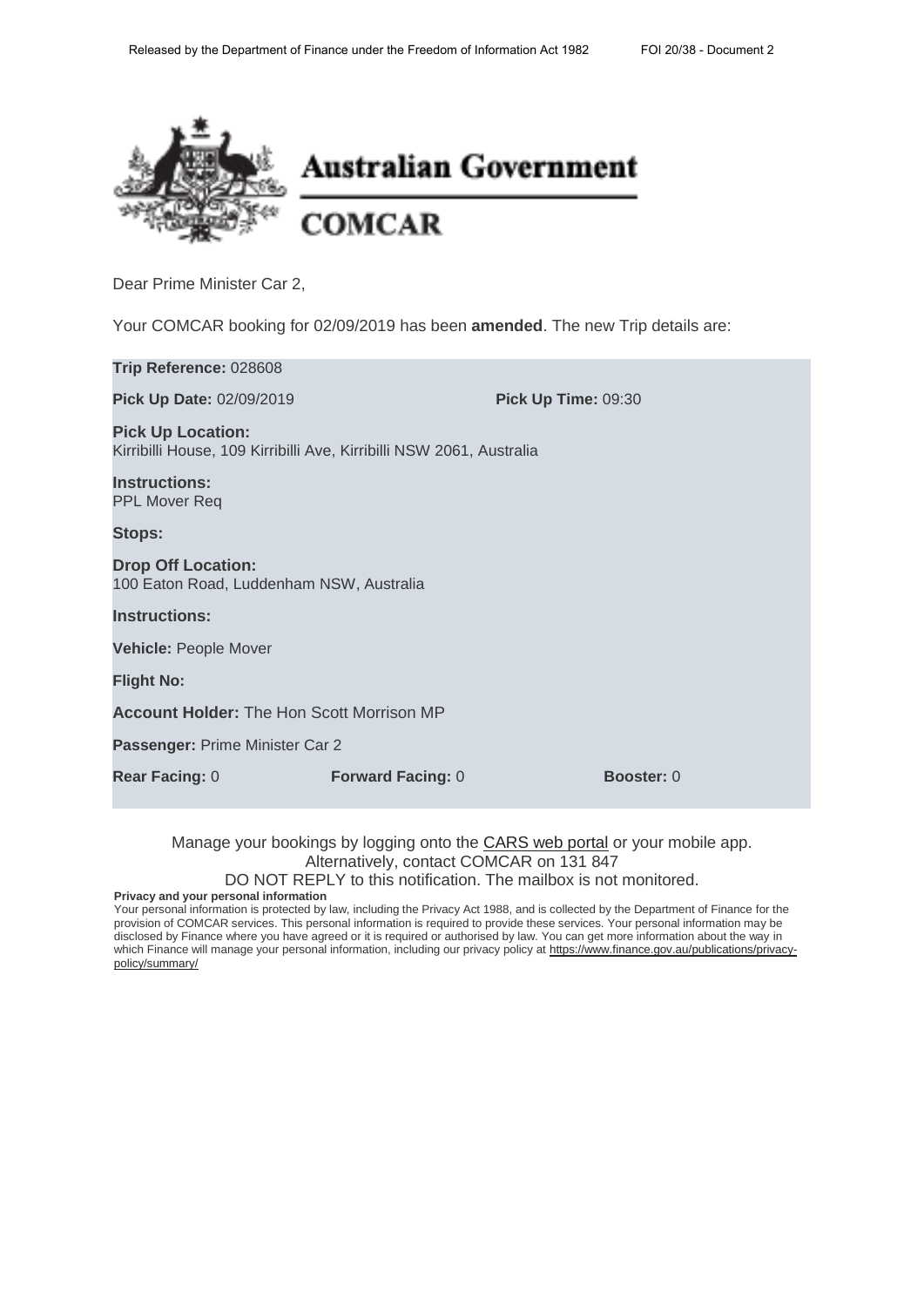

Your COMCAR booking is **complete**. Below is a summary of the trip details:

| Trip Reference: 028608                                                                           |                          |                   |  |
|--------------------------------------------------------------------------------------------------|--------------------------|-------------------|--|
| Pick Up Date: 02/09/2019                                                                         | Pick Up Time: 09:30      |                   |  |
| <b>Pick Up Location:</b><br>Kirribilli House, 109 Kirribilli Ave, Kirribilli NSW 2061, Australia |                          |                   |  |
| <b>Instructions:</b><br><b>PPL Mover Req</b>                                                     |                          |                   |  |
| <b>Stops:</b>                                                                                    |                          |                   |  |
| <b>Drop Off Location:</b><br>100 Eaton Road, Luddenham NSW, Australia                            |                          |                   |  |
| <b>Instructions:</b>                                                                             |                          |                   |  |
| <b>Vehicle: People Mover</b>                                                                     |                          |                   |  |
| <b>Flight No:</b>                                                                                |                          |                   |  |
| <b>Account Holder: The Hon Scott Morrison MP</b>                                                 |                          |                   |  |
| Passenger: Prime Minister Car 2                                                                  |                          |                   |  |
| <b>Rear Facing: 0</b>                                                                            | <b>Forward Facing: 0</b> | <b>Booster: 0</b> |  |
|                                                                                                  |                          |                   |  |
| <b>Charges: \$155.59</b>                                                                         |                          |                   |  |

## Manage your bookings by logging onto the CARS web portal. Alternatively, contact COMCAR Client Liaison on (02) 6215 1617 or at COMCAR@finance.gov.au

DO NOT REPLY to this notification. The mailbox is not monitored.

**Privacy and your personal information**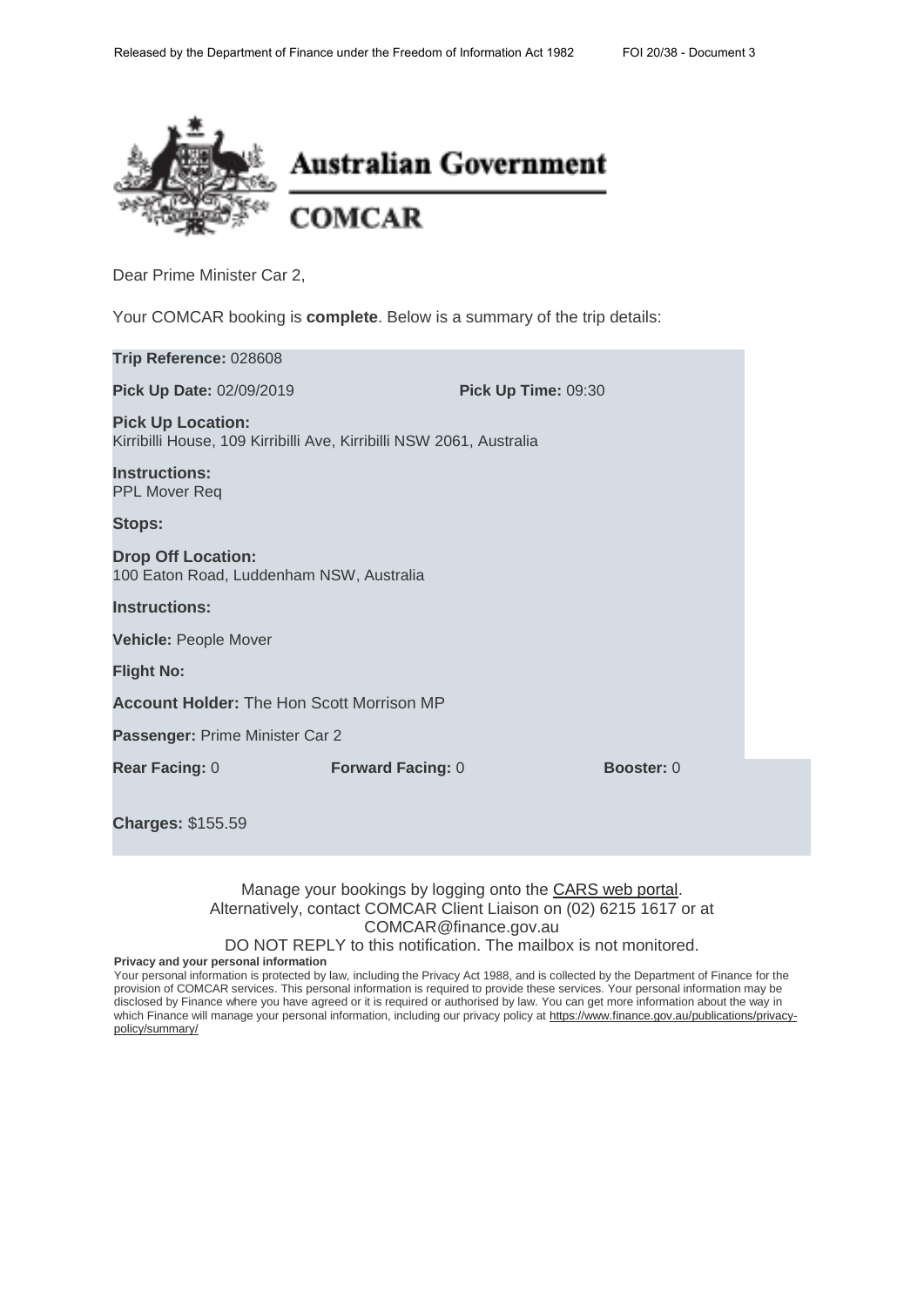

COMCAR is pleased to **confirm** your booking for 02/09/2019 at 12:00. The Trip details are:

| Trip Reference: 028609                                                               |                          |                            |  |
|--------------------------------------------------------------------------------------|--------------------------|----------------------------|--|
| Pick Up Date: 02/09/2019                                                             |                          | <b>Pick Up Time: 12:00</b> |  |
| <b>Pick Up Location:</b><br>100 Eaton Road, Luddenham NSW, Australia                 |                          |                            |  |
| <b>Instructions:</b><br><b>PPL Mover Req</b>                                         |                          |                            |  |
| <b>Stops:</b>                                                                        |                          |                            |  |
| <b>Drop Off Location:</b><br>CPO Sydney - CPO, 1 Bligh Street, Sydney NSW, Australia |                          |                            |  |
| <b>Instructions:</b>                                                                 |                          |                            |  |
| s22                                                                                  |                          |                            |  |
| <b>Vehicle: People Mover</b>                                                         |                          |                            |  |
| <b>Flight No:</b>                                                                    |                          |                            |  |
| <b>Account Holder: The Hon Scott Morrison MP</b>                                     |                          |                            |  |
| Passenger: Prime Minister Car 2                                                      |                          |                            |  |
| <b>Rear Facing: 0</b>                                                                | <b>Forward Facing: 0</b> | <b>Booster: 0</b>          |  |

Manage your bookings by logging onto the **CARS web portal** or your mobile app. Alternatively, contact COMCAR on 131 847

DO NOT REPLY to this notification. The mailbox is not monitored.

**Privacy and your personal information**